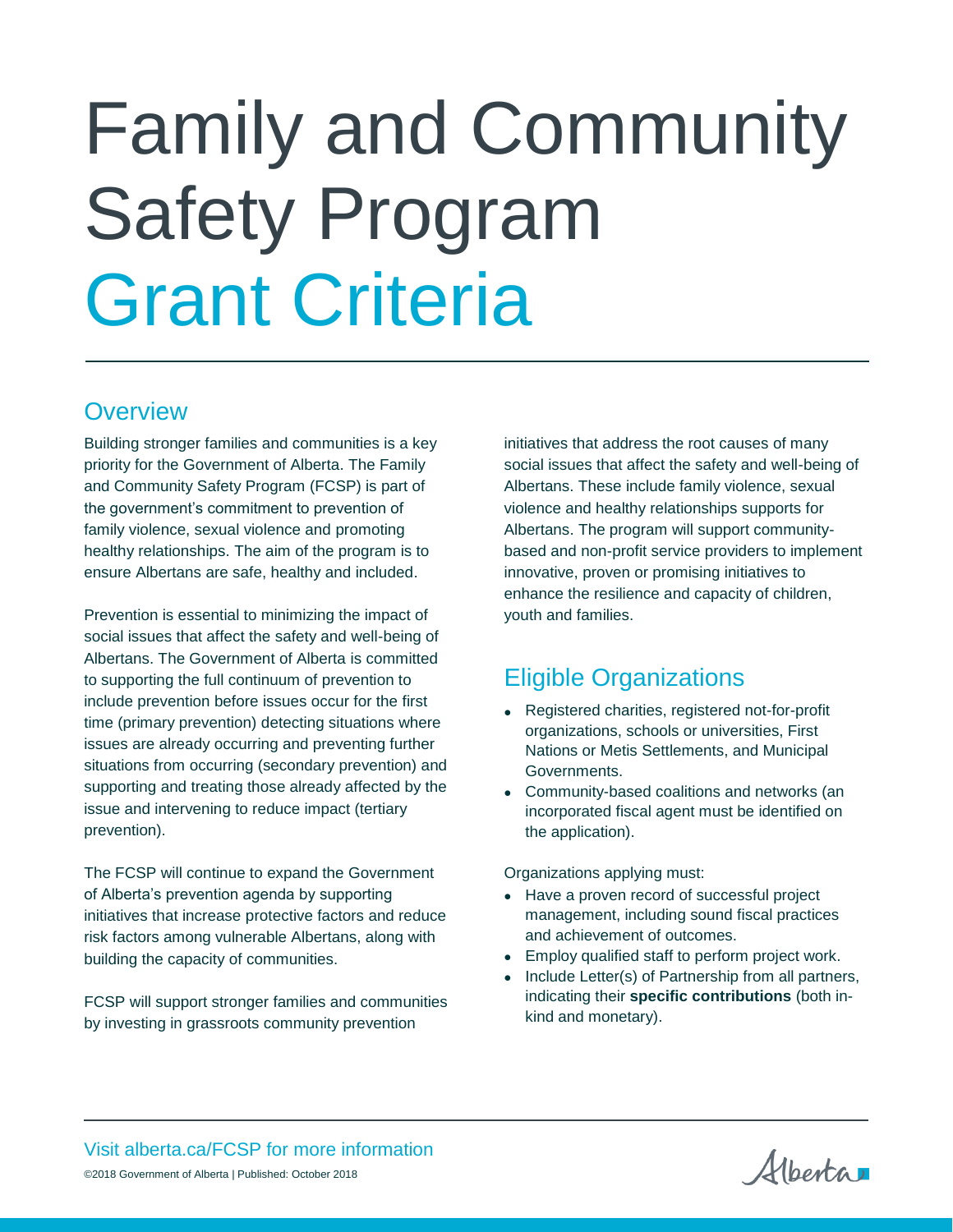#### Eligible Projects

Grant funding is available for the implementation or expansion of innovative, proven or promising practices that address family violence, sexual violence and promote healthy relationships. Eligible projects must meet the following criteria:

#### **1. Projects must have a primary area of focus in:**

- $\Box$  family violence;
- $\square$  sexual violence;
- $\Box$  promoting healthy relationships and preventing bullying; or
- $\Box$  supporting vulnerable communities.

#### **2. Projects must align with one or more of the following funding priorities:**

- □ address family violence, sexual violence, or promote healthy relationships and gender equality;
- $\Box$  engage men and boys in violence prevention;
- $\Box$  increase awareness and education of sexual violence, family violence and bullying;
- $\Box$  expand supports for diverse populations (i.e., persons with disabilities, ethno-cultural, Indigenous and LGBTQ);
- $\Box$  promote positive parenting and early childhood development;
- $\Box$  support trauma-informed training for front-line responders and professionals;
- $\Box$  mentoring for at-risk children and youth;
- $\square$  support vulnerable communities;
- $\Box$  build community capacity to address family violence, sexual violence or promote healthy relationships; and
- $\Box$  grassroots initiatives and projects that serve rural and remote communities.

#### **3. Projects must align with one or more of the following FCSP outcomes:**

- $\Box$  Individuals have increased knowledge and awareness of:
	- $\Box$  family violence;
- $\square$  sexual violence; and
- $\Box$  healthy relationships (including positive parenting and mentoring for children and youth.)
- $\Box$  Individuals develop the skills and behaviour necessary to:
	- $\Box$  prevent or address family violence;
	- $\Box$  prevent or address sexual violence;
	- $\Box$  develop and maintain healthy relationships (including positive parenting and mentoring for children and youth); and
	- $\Box$  build strong and healthy communities.
- $\Box$  Individuals have improved access to services and supports related to:
	- $\Box$  family violence;
	- $\square$  sexual violence;
	- $\Box$  healthy relationships (including positive parenting and mentoring for children and youth).
- $\Box$  Individuals feel safe and secure in talking about and addressing:
	- $\Box$  family violence;
	- $\square$  sexual violence; and
	- $\Box$  healthy relationships (including positive parenting and mentoring for children and youth).
- $\Box$  Children and youth increase their network of social support.
- $\Box$  Communities use a collaborative approach to plan and deliver services and supports related to family violence, sexual violence and healthy relationships.
- $\Box$  Community capacity is strengthened to address issues and create opportunities for engagement.

Visit alberta.ca/FCSP for more information

Alberta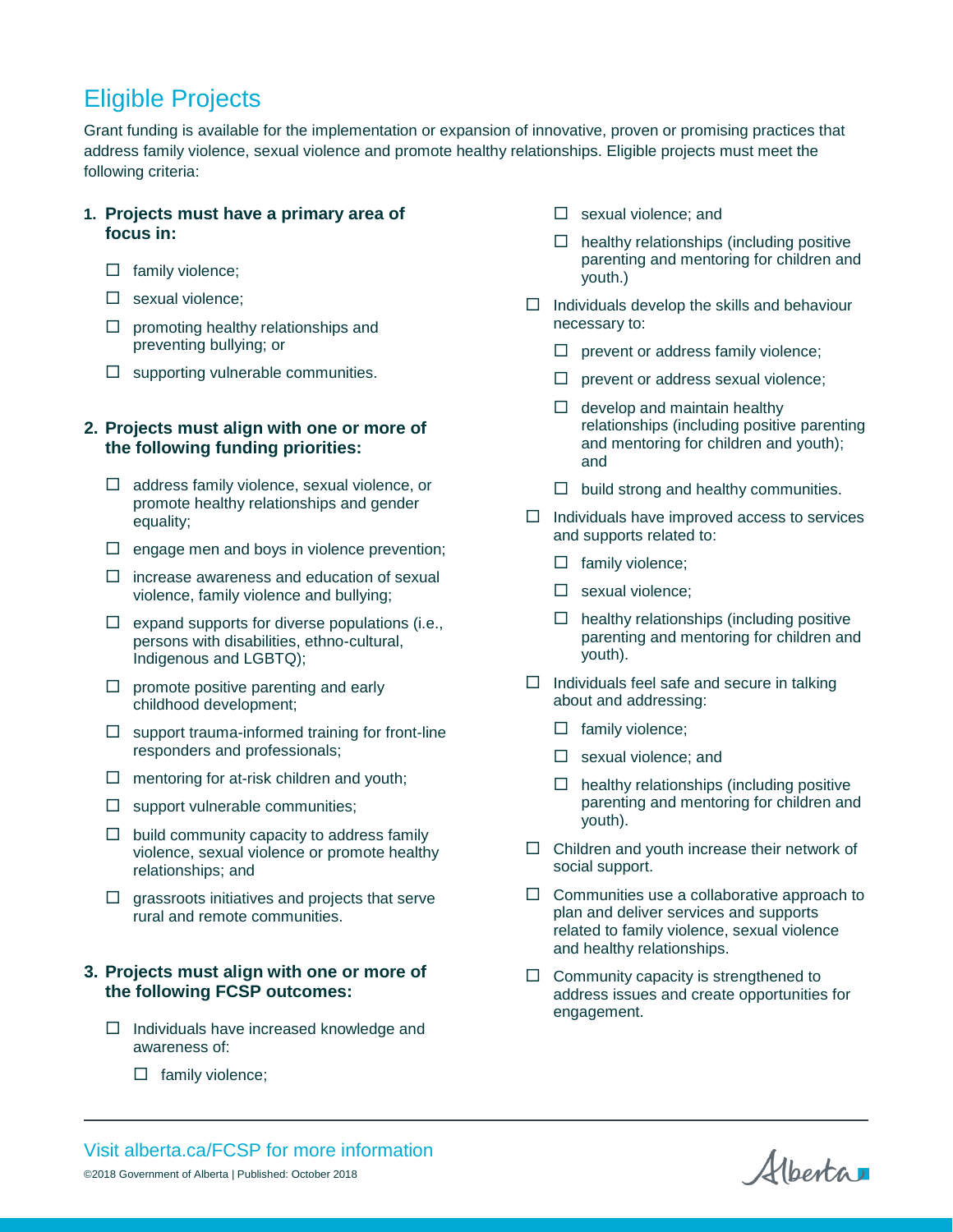# Projects NOT eligible for funding include:

- Projects that plan to send grant monies to another organization for third party use (i.e., flow through funding).
- Activities related to political parties or lobby groups.
- Retroactive financial support for project activities that have been completed prior to grant agreement signing.
- Those that duplicate and/or replace programs or services already provided by the Government of Alberta.
- Funding to cover capital projects and capital expenditures in excess of \$5,000.
- Providing capital (loans or investment capital) to business enterprises.
- Administration expenses greater than 10% of total budget.

# Funding

Eligible projects can apply for **up to \$250,000 per project.** 

| <b>Maximum funding</b><br>(per project per year) | <b>Maximum time to</b><br>complete grant activities | <b>Evaluation documents due</b>                           |
|--------------------------------------------------|-----------------------------------------------------|-----------------------------------------------------------|
| \$250,000                                        | 12 months                                           | Evaluation work plan and project logic model due one      |
|                                                  | with the possibility of a term                      | (1) month after grant start date.                         |
|                                                  | extension for an additional six                     | Interim report due six (6) months after grant start date. |
|                                                  | months                                              | Final report due ninety (90) days after grant end date.   |

Successful applicants must have an Electronic Funds Transfer account with the Government of Alberta.

## Budget Information

In the application, agencies must provide detailed budget information outlining the expense types and estimated costs. Agencies will also be required to indicate the amount contributed by FCSP and the amount from other sources. All expenses related to the project must be identified in the categories provided, with any expenses outside of the specified categories to be detailed in the "Other" line(s).

| <b>Budget Estimate</b>                                                  | <b>FCSP Portion</b> | <b>Total from</b><br><b>Other Sources</b> | <b>Total</b> |
|-------------------------------------------------------------------------|---------------------|-------------------------------------------|--------------|
| Administration (not to exceed 10% of total budget)                      |                     |                                           |              |
| Staff (includes salary and benefits)                                    |                     |                                           |              |
| <b>Staff Training</b>                                                   |                     |                                           |              |
| Travel                                                                  |                     |                                           |              |
| Equipment (includes telephone, cell, and web; not<br>to exceed \$5,000) |                     |                                           |              |
| Supplies (includes project and office)                                  |                     |                                           |              |
| Promotion (includes advertising and marketing)                          |                     |                                           |              |

Alberta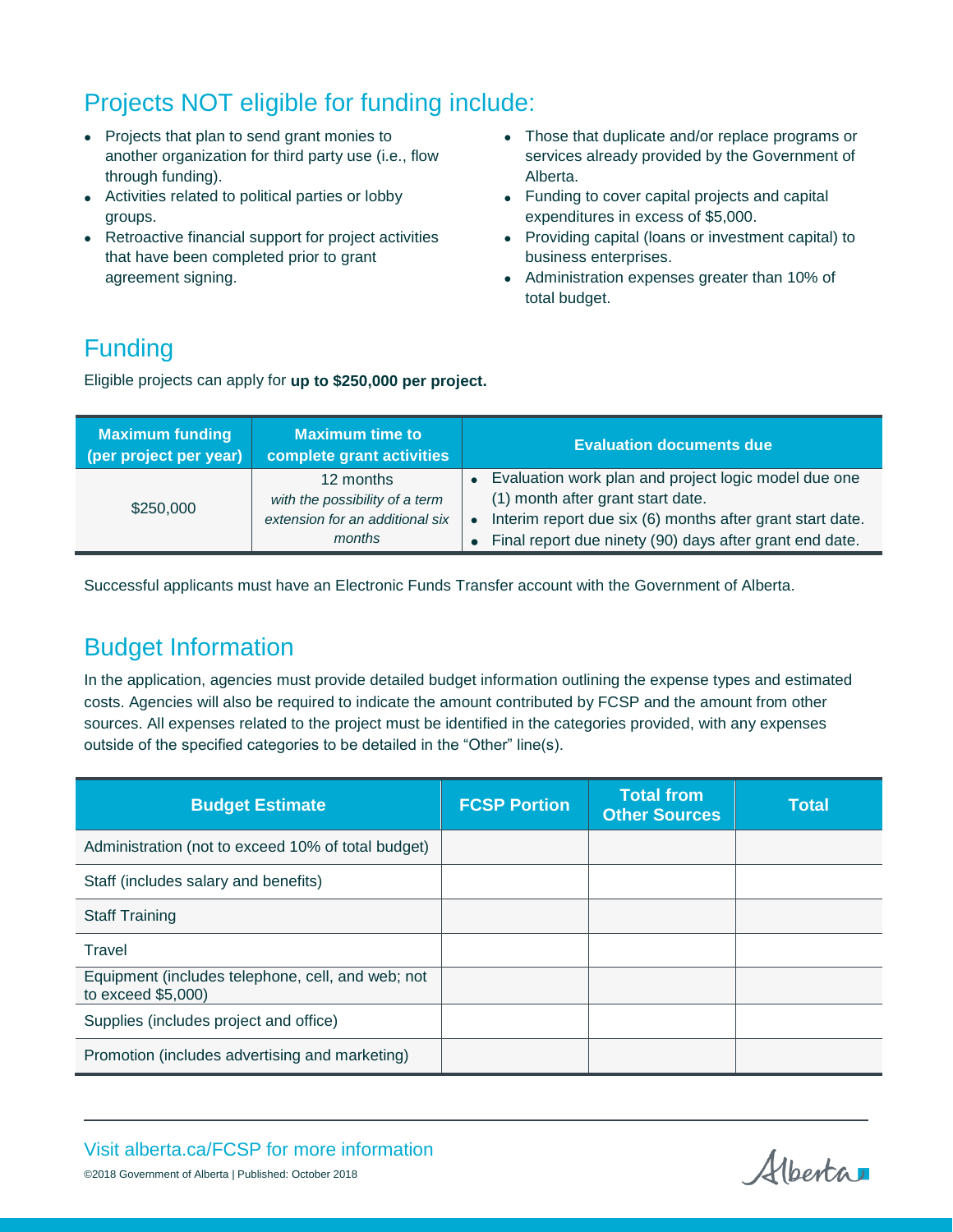| <b>Budget Estimate</b>             | <b>FCSP Portion</b> | <b>Total from</b><br><b>Other Sources</b> | <b>Total</b> |
|------------------------------------|---------------------|-------------------------------------------|--------------|
| Rent/utilities                     |                     |                                           |              |
| Evaluation (suggest 10% of budget) |                     |                                           |              |
| Other (specify category and value) |                     |                                           |              |

#### Eligible Use of Funds

A Grant Recipient may only use Funding as set out in the grant agreement for expenses that are directly related to the project activities. If a Grant Recipient is uncertain if a proposed expenditure is eligible or ineligible, they should contact FCSP prior to making the expenditure. Examples of **eligible** expenses include:

- Salaries and wages for individuals whose duties are directly and primarily related to activities undertaken as part of the project as set out in the grant agreement.
- Employees benefits (company/organization's benefits) for individuals whose duties are directly and primarily related to activities undertaken as part of the project as set out in the grant agreement.
- Rent/utilities directly related to the project as set out in the grant agreement.
- Travel costs in accordance with standard Government of Alberta rates for fieldwork, research, and other related activities directly related to and necessary to carry out the activities under the project as set out in the grant agreement.
- Office equipment limited to \$5,000 and directly related to the project.
- Evaluation fees.
- **Office supplies.**
- Staff training costs.

Examples of **ineligible** expenses include:

- Discretionary severance packages.
- Staff awards and recognition.
- Post-secondary Certificate or Degree course costs.
- Insurance costs (general business or for equipment).
- Liquor and alcohol costs.
- Clothing costs.
- Monthly parking fees (unless required for project field work).
- Lease hold improvement.
- Capital-related purchases (e.g. printers, office equipment etc.) higher than \$5,000.
- Information technology hardware not directly related to the project as set out in the grant agreement.
- Software development and patenting expenses.
- Connectivity infrastructure (e.g. fiber optics, transfer stations and satellite dishes).

## Application Deadline

Applications open on October 18, 2018. All applications must be received by government no later than 4:30 p.m. on November 30, 2018.

Applications will only be considered if the application is complete and has been received by FCSP via email at: [css.FCSPgrants@gov.ab.ca](mailto:css.FCSPgrants@gov.ab.ca)

#### Application Process

**Step 1**: Interested organizations and/or communities should review funding criteria. Organizations can contact FCSP staff if they require additional information.

**Step 2**: Develop and submit the application form as well as a Letter(s) of Partnership from a strategic partner(s).

In order to be accepted for consideration, all areas of the application must be complete.

Visit alberta.ca/FCSP for more information ©2018 Government of Alberta | Published: October 2018

Albertan